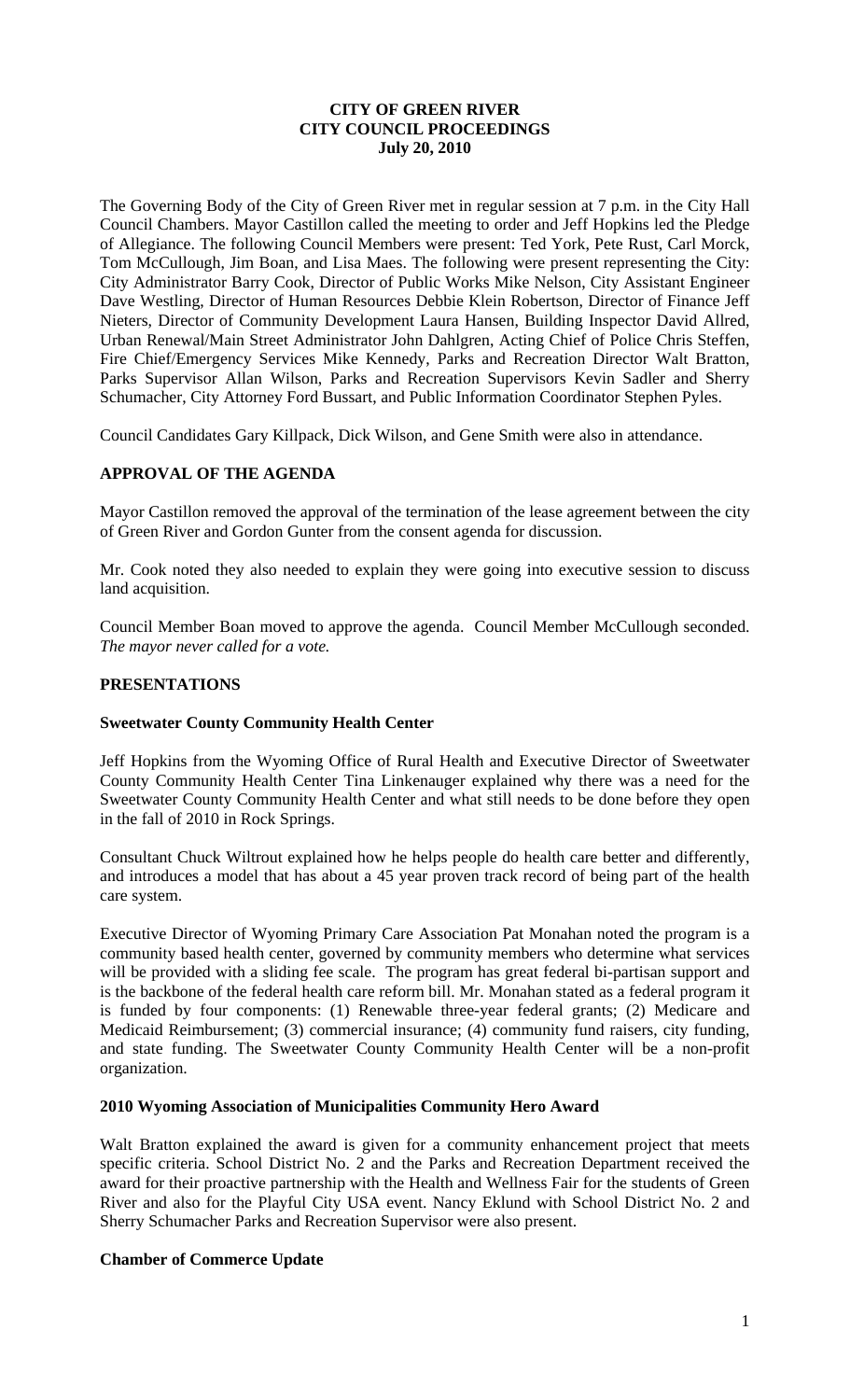Executive Director Janet Hartford discussed the following: (1) Lunch and Learn on June  $21<sup>st</sup>$ with an update from Questar on the Pinedale Anticline and Hiawatha; (2) Photo Contest deadline; (3) Lease Agreement with the Rock Springs Grazing Association for bike trails and their promotion; (4) Working with the Recruitment Committee, Travel and Tourism to bid conventions, athletic events, and other meetings; (5) Tour de Wyoming bicycle tour; (6) River Festival; (7) Bricks for Visitor Center; (8) Discount carnival tickets.

SWEDA Director Michelle Hostettler reported on plans for the visit from Elution's Technologies on the week of August  $8<sup>th</sup>$ . Elution's locating in Green River could mean six new jobs for the community.

### **CITIZEN REQUESTS AND OTHER COMMUNICATIONS**

Dr. Grant Christiansen, who is part of the group promoting the Sweetwater County Community Health Center, stated he has been recruiting physicians and other staff for the facility. He noted a couple of weeks ago he was showing the area to a pediatrician internist from Boston. He stated he and the doctor were impressed with what Green River has done with the community. The Dr. was very impressed with the Green River area, the outdoor facilities, especially the Splash Park and the Bike Park.

Director of the SW-WRAP BNEA Kids Program Cathie Hughes announced she had received a \$1.6 million two-year Temporary Aid for Needy Families grant through the Department of Family Services. The grant will help with transportation, diaper bank, and personal essential pantry. The grant will mean three new full-time positions for Green River. She also received \$50,000 from United Way for a data base software system. Ms. Hughes also noted she was applying for a \$15 million grant for a community center, and also for a BNEA companion grant to provide medical care assistance.

Michelle Hostetler commented on SWEDA'S meeting with the Tiny Town Team—Granger, Superior, Wamsutter, Bairoil, and Farson-Eden along with the Primary Care People and Cathie Hughes about bring health care to those small towns. It was a great day of partnership and planning to work on a solution that will make health care available to them.

### **PUBLIC HEARINGS**

### **Community Development Block Grant for the Wild Horse Canyon Road Parking Lot**

*Public Hearing regarding the submission of a grant application for a 2010 Community Development Block Grant for Economic Development to fund a public parking lot on property located adjacent to 1055 Wild Horse Canyon Road.* 

Mayor Castillon opened the hearing at 7:44 p.m.

Michelle Hostetler came to the podium to address any questions or concerns.

There were no comments or concerns presented.

The Mayor closed the hearing at 7:45 p.m.

#### **RESOLUTIONS**

### **Wyoming Business Council Community Development Block Grant for Parking Lot on Wild Horse Canyon Road**

**R10-63:** A resolution authorizing submission of an application to the Wyoming Business Council for a Community Development Block Grant for Economic Development on behalf of the governing body of the City of Green River, Wyoming.

Council Member McCullough moved to approve the resolution. Council Member Morck seconded. Motion carried. (7-0)

### **Budget Increase for BP Foundation Donation**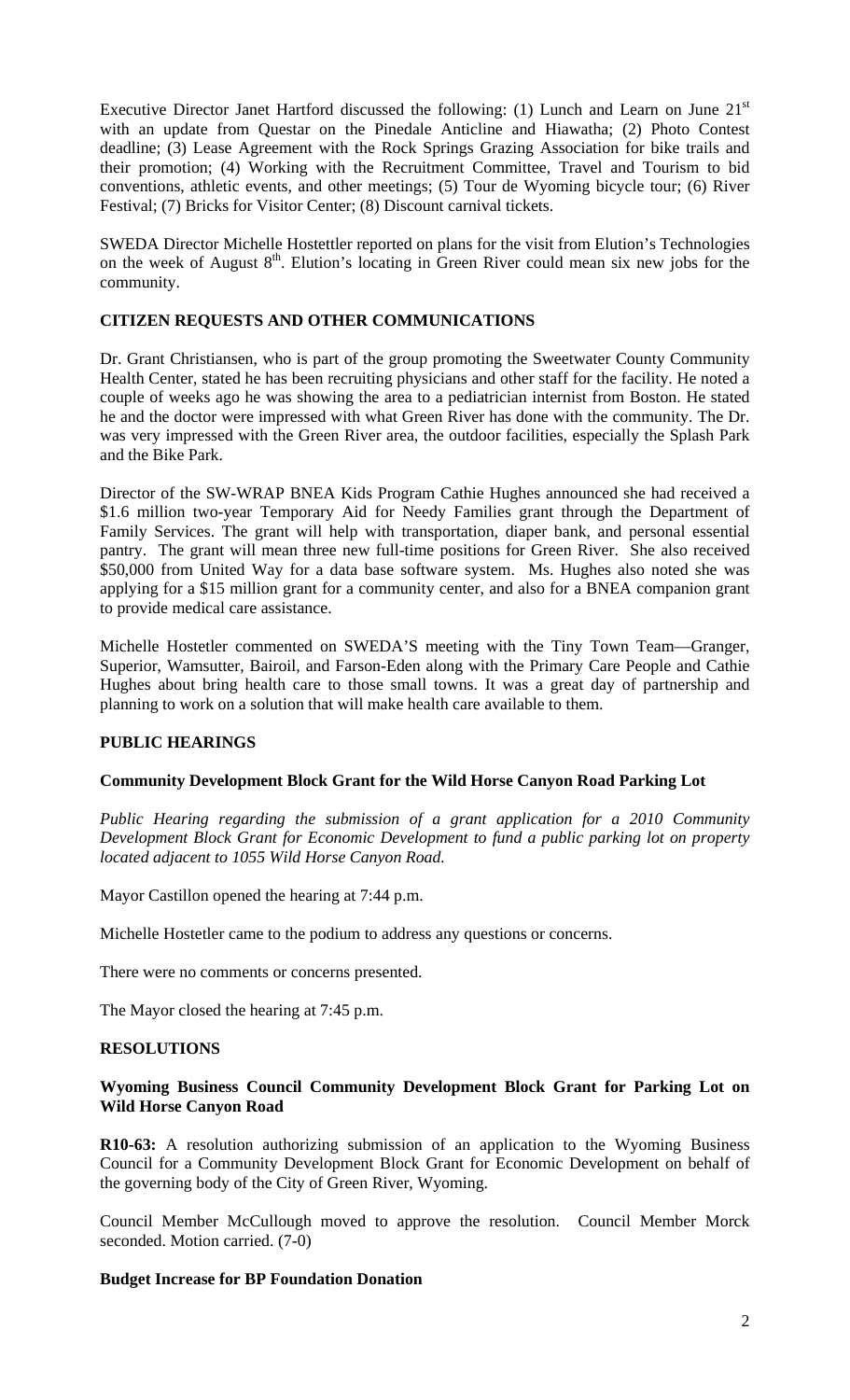**R10-64:** A resolution for the governing body of the City of Green River, Wyoming, to approve an increase in revenue and expenditure authority and to accept a donation from BP Foundation for the Parks and Recreation Department in the amount of \$1,340.

Council Member Maes moved to approve the resolution with funding to be used by Leisure Programs for the purchase of youth programs supplies. Council Member McCullough seconded. Motion carried. (7-0)

## **Land Sale to Andrew S. Davis**

**R10-65:** A resolution authorizing and directing the governing body of the City of Green River, Sweetwater County, Wyoming to enter into a land sale with Andrew S. Davis.

John Dahlgren explained the property owner wanted to purchase the strip of land to provide greater access to the rear of the property for a larger driveway. The Design Review Committee had no issues with the sale.

Council Member York moved to approve the sale of approximately 524 sq. ft. of land next to 810 Riverview Drive to Andrew S. Davis for \$400. Council Member Rust seconded. Motion carried. (7-0)

### **Budget Increase for Carryover Projects from FYE2010 to FYE2011**

**R10-66:** A resolution for the governing body of the City of Green River, Wyoming, to approve an increase in expenditure authority in funds for fiscal year ending June 30, 2011.

Mr. Cook explained the transfer of funding within the Police Department, and the legislative carryover for the STAR Transit System, and the carryover of sixteen capital projects after the closing of the FYE2010 budget.

Council Member McCullough moved to approve the resolution for the amount of \$9,671,751. Council Member Boan seconded. Motion carried. (7-0)

# **COUNCIL ACTION ITEMS**

### **Appointment to the Tree Advisory Board**

Council Member Morck moved to re-appoint Carla Hardy to the Tree Advisory Board for a 3 year term. Council Member York seconded. Motion carried. (7-0)

### **Appointment to Sweetwater County Board of Health**

Council Member Morck moved to confirm the mayor's appointment of Cathie Hughes to the Sweetwater County Board of Health through April 2012. Council Member Boan seconded. Motion carried. (7-0)

### **Change Order for FMC Park/Scott's Bottom Road Project**

Mr. Cook noted this was the final change order to Reiman Corp. The city paid Rocky Mountain Power directly for electrical service to the pump station. It was not included in the Reiman contract. However, because of the delay in getting power to the site, the contractor's electrician had to come and do the start up twice, once to test the generator and once to test power to the building. Reiman is asking for payment for the second test which was required in order to make sure everything was working properly because of the coordination situation with Rocky Mountain Power.

Council Member Morck moved to approve Change Order #6 in the amount of \$1,732.50 to Reiman Corp. Council Member York seconded. Motion carried. (7-0)

### **Ratification of Grant Application for Municipal Landfill Monitoring Program**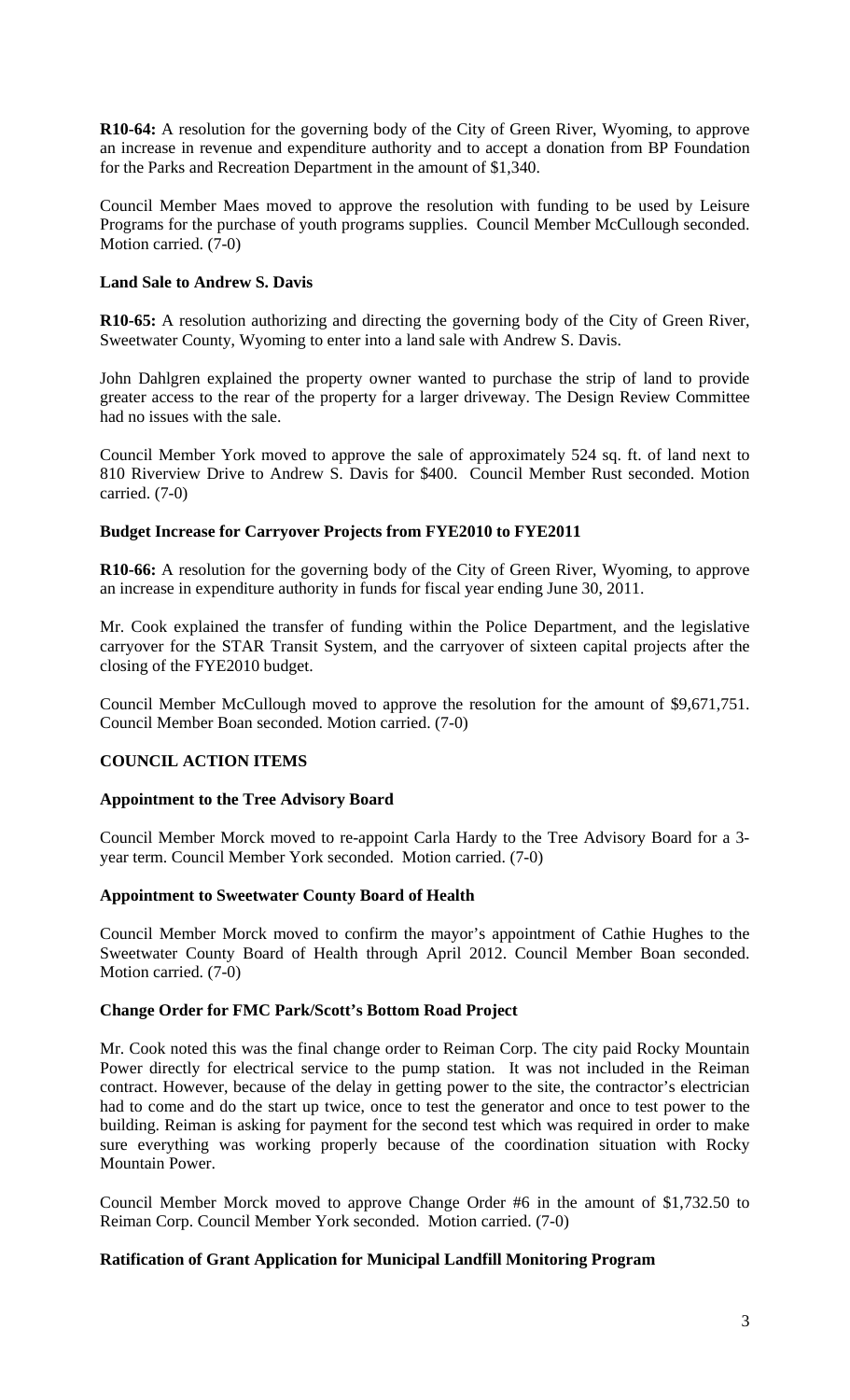Mr. Cook explained the city has been working with the Department of Environmental Quality and the state of Wyoming in trying to modify and grade the city landfill. The state has required the placement of monitoring wells, and linings to stop seepage into ground water at landfills across the state. Green River has expended \$85,000 to place monitoring wells at the direction of DEQ. The state legislators recognized the placement of the wells and linings would create a huge cost for the cities across the state and allocated funding to reimburse them at 50% of the cost. This grant application is asking for \$42,000 or 50% back from the state of Wyoming to offset the cost of the city's installation of the monitoring wells.

Council Member Morck moved to ratify the grant application for the Municipal Landfill Monitoring Program Reimbursement *in the amount of \$85,489.64*. Council Member Boan seconded. Motion carried. (7-0)

### **Change Order for 2009 Capital Improvement Project**

Responding to questions from Council Member Boan, Mr. Cook explained the first two change orders totaled \$206,000, so the total change order costs will come to \$223,000. He reminded the governing body the project was bid out for Evans, Birch and Arizona Streets. Approximately 2/3's of the change order was due to the change order that occurred on Evans Street for the traffic control system and the concrete and sidewalk replacement that the council agreed to do for the citizens in the area. The change order will allow them to finish up on Arizona Street.

Council Member Morck moved to approve Change Order #3 *to Pallesen Construction* for the 2009 Capital Improvement Project in the amount of \$17,498 and a seven day extension in contract time. Council Member Maes seconded. Motion carried. (7-0)

### **Preliminary Proposal for Development and Management Agreement for Tomahawk Grant**

Council Member Rust noted Green River Futures had not seen the proposal. The Futures board met last night and he was directed to invite the mayor and the council president to meet with them at whatever time they would like to discuss the agreement.

Mr. Bussart noted, for clarification, that what was before them was not an agreement. It is a preliminary proposal for an agreement which serves as a point of departure for a lot of discussion which has to occur. It is a long way from being an agreement. He included three material elements which he arrived at from his last meeting with Futures and from listening to tape of the minutes.

Council Member Morck moved to adopt the proposed preliminary proposal and to forward it to the Board of Directors of Green River Futures, Inc. Council Member Boan seconded. Motion carried (6-1) with Council Member York voting no.

### **Termination of Lease with Gordon Gunter**

Mayor Castillon stated he felt they needed to discuss the termination of the lease, because of the letter received from Wyoming Main Street.

Council Member McCullough moved to terminate the lease when it expires on December 31, 2010. Council Member Boan seconded.

The mayor read an excerpt of the letter from Wyoming Main Street regarding its reconsidering the status of the Green River program as it doesn't appear to meet the qualifications of a certified Main Street community at this particular time.

He felt they needed to discuss whether to keep the Green River Main Street or abandon the program. Wyoming Main Street has a list of requirements that the city needs to meet for recertification. A plan has to be submitted by October 1<sup>st</sup>. He stated from the messages that were being sent and from the actions this council has taken, there is an indication the city is not in favor of supporting the program.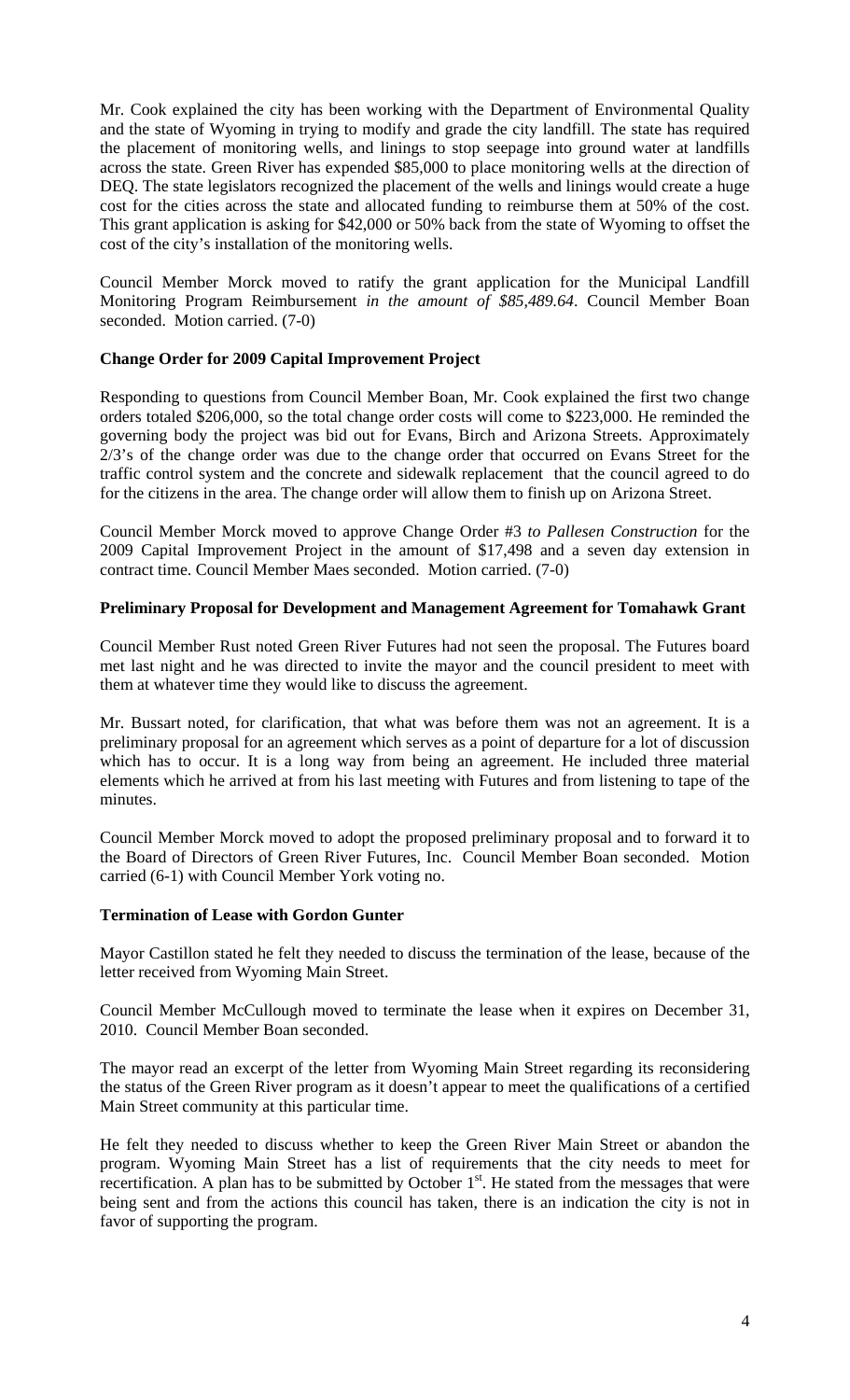Council Member Rust disagreed with the Mayor, and asked for clarification on why he thinks the actions of the council don't support the Main Street program. The mayor stated if he wasn't clear Mr. Rust could read a copy of the letter.

Mr. Cook stated we had anticipated the city would be put on probation because Mary Randolph had explained several months ago that the Green River program wasn't meeting the goals and criteria. Staff had explained that because of the reorganized budget and staffing they had consolidated the URA and the Mains Street Manager into one position. The cities of Rock Springs and Evanston currently have that format. So we aren't being put on probation because of the consolidation of the manager position, we are on probation because we didn't met the guidelines and criteria of Main Street development. So, the letter is simply a formal notice putting us on probation because we weren't meeting committee requirements, goals, and the required reporting.

Ms. Hansen stated she had also received the letter. If you go through the letter, nothing is mentioned about pulling the Main Street manager separate from the URA. The problems that put Green River on probation are due to issues that occurred internally over the last year. With the restructuring *of the Community Development Department*, they are addressing the issues, and will provide a report by the October deadline. The restructuring will allow the continuance of the program. She noted the URA program and the Main Street programs have not been combined as stated in the letter. They are still separate with one staff liaison. They will respond to Mary Randolph and clarify the programs are separate, that there is adequate budget and the city is making plans to meet all of the required criteria within the year we have been given. She also stated Mr. Dahlgren has already developed a plan to meet each of the criteria and put it in a memo.

Mayor Castillon stated he would like to set down tomorrow and formulate a response to Wyoming Main Street to let them know what the city is planning on doing. He doesn't want to lose the program.

Ms. Hansen asked that Mr. Dahlgren be given a chance to present his plan so the public knows what is going on.

Mr. Dahlgren stated he had received the email from Mr. Cook on Friday. He quickly went over his memo addressed to the governing body.

A written plan of action has to be submitted to the Wyoming Main Street Advisory Board by October  $1<sup>st</sup>$  to address the following:

Development of a Board of Directors and adoption of a strategic plan.

Mr. Dalhgren feels they need to have two separate plans. One is for a three-year plan that shows what they want Green River Main Street to become, to do, and to grow into. The second is a yearly action plan. In the past, the yearly action plan seems to have been finished in June, and then they were supposed to complete all their actions by December. He feels they should be working on next year's plan right now. So they will need to come up with two action plans very quickly.

They need additional people on the board of directors. Currently they have four. He has met with a couple of people about filling vacant seats on the board.

Development of Committees. There are four committees:

Organization: He believes he has an individual who will head the Organization Committee and recruit members.

Economic Restructuring: Laramie has gotten all their downtown businesses to be on the Economic Restructuring Committee. He would like to acquire ten or twelve business owners from downtown to man the Green River Committee.

Design: In addition to their work to beautify, they need to start working on the interior and exterior of buildings.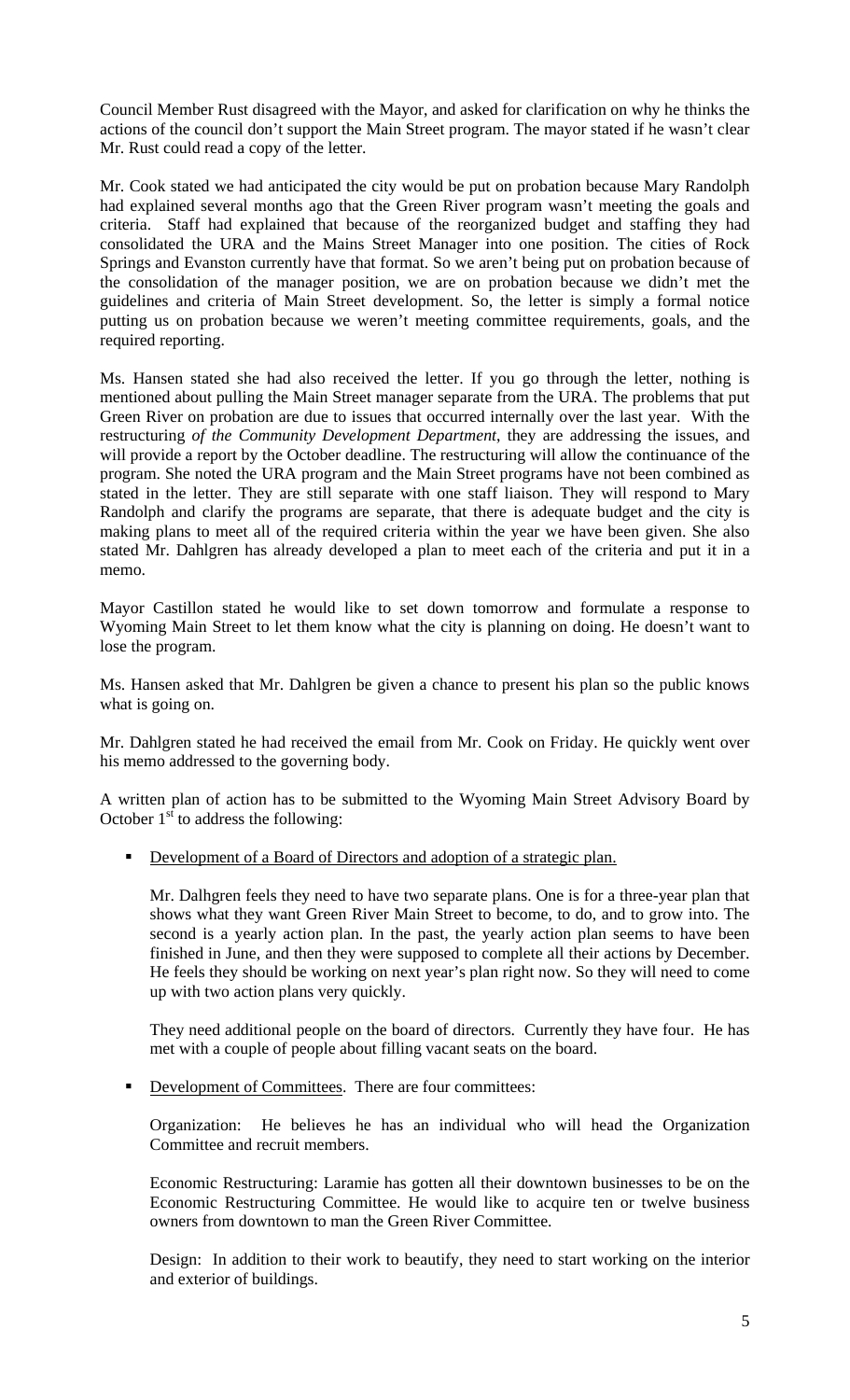Promotions Committee: Has been the strongest committee. They do need some refreshing but they are doing really well.

- Completion of a work plan for each committee. Each committee will need to state how they are going to support the goals of the board.
- A cadre of volunteers comprised of community members and business owners. The Farmer's Market Committee is a good example of this. When he first started the committee had four members, now they have eleven. Mr. Dahlgren plans to speak to as many organizations as he possibly can to help with recruiting.
- **Letters of support and involvement from partner organizations.** He believes once the bridges are rebuilt with the Chamber of Commerce and other local economic development organizations the letters will come.
- Training Plan. This board, committee volunteers, and staff just need to take the time to attend the training, with the state making sure they have the opportunity to do that.
- Three year budget for the program. Wyoming Main Street must know we can't budget this way. However, he thinks giving them proposed budgets that are similar to this year's budget should be acceptable.
- Development and implementation of a marketing/communication plan. Mr. Dahlgren believes Flaming Gorge Days was a huge success. The face painting booth was crowded from the moment they closed. They got a lot of good public will and publicity. They are also in the process of opening up a Facebook page and twitter account. They are planning on starting a Main Street blog, a newsletter, and make a habit of walking the downtown area and visiting with businesses. They will also be utilizing the Branding Study.

Mr. Dahlgren noted the program is about volunteers not staff. He doesn't mind being the face of the program for a little while, but the Main Street Board, and the volunteer's needs to be the face of the program. He believes it is time for staff to step back.

Responding to a question from Council Member Boan, Mr. Dahlgren stated he believes the Green River program was going to get fixed and start moving forward.

Mayor Castillon stated he is willing to give the program 100% on his part. He has given suggestions to Mr. Cook on how he believes they should approach this endeavor and get some of the citizens involved. He believes the answer is with the volunteers and the downtown merchants and they need to step forward.

Mr. Dahlgren noted it would be a great benefit to have a council liaison on the Main Street board. The Mayor stated he would volunteer to do that.

Council Member York asked about the motion to terminate the lease.

Mayor Castillon stated he had met with Mr. Gunter. Mr. Gunter stated he had made an agreement with the city to fix the façade of his building, and he has invested quite a bit of money. Mr. Gunter indicated to the mayor the money he was receiving on the rent was going back into the building. So, Mr. Gunter asked him to consider continuing with the lease, and he would continue the façade project.

Mr. Cook stated staff has recommended they defeat the motion, and continue the lease to the end of the year since he is using that money to put back into his building façade improvements which improves downtown. There is money in the budget to continue paying rent until the end of the year.

Council Member McCullough clarified his motion. He moved to terminate the lease agreement with Gordon Gunter when the contract runs out in December.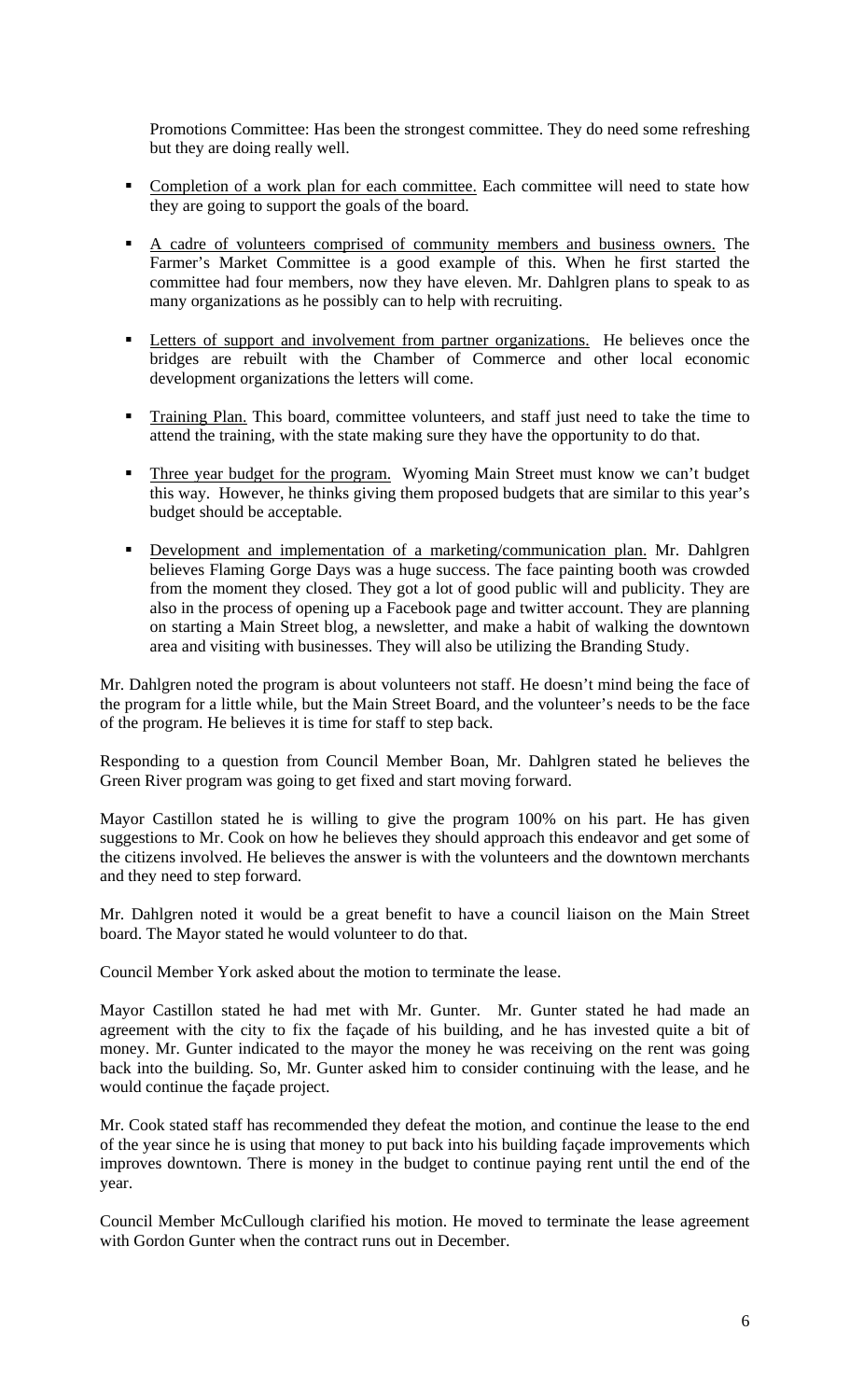Council Member Maes stated it was her understanding Mr. Gunter was given \$3,000 by Main Street to do his façade, and Mr. Gunter was to pay the additional \$3,000. The façade should have nothing to do with the lease. She doesn't understand why they are going to continue with a lease, when there will be no one in the office.

Council Member Rust questioned the change in staff recommendation from recommending the termination of the lease to letting the lease continue to its termination date.

Ms. Hansen stated if the lease is continued to the end of December, Mr. Dahlgren will still be located at City Hall, and the space will be used for storage purposes only.

Responding to a question from Council Member York, Mr. Dahlgren stated Mr. Gunter had used money from the 501c3 as a matching grant for his building. He spent much more than \$3,000.

Council Member York questioned how they could continue to pay rent on a building that wasn't being used for the purpose it was rented for. He asked Mr. Bussart if that is something they should really be doing.

Mr. Bussart responded that they had moved the consideration of the termination off of the agenda so it wasn't on the agenda. So, they had just wasted the last half-hour discussing something that wasn't even on the agenda. As far as whether they pay rent for an office or whether they pay it for storage he doesn't believe it is a fundamental problem. The fundamental problem is they are discussing something that isn't on the agenda because they took it off.

### **CONSENT AGENDA**

Council Member Morck moved to approve the following consent agenda items. Council Member Boan seconded. Motion carried. (7-0)

- An Addendum to the Custodial Services Contract with Castle Cleaning for the Parks and Recreation Department at the Recreation Center.
- A lease agreement with Marvin Buckendorf for Horse Corral #107.
- To permit a Kid's Patriot Day Parade on September 11, 2010.
- The Work Experience Training Agreement.
- The National Alcohol and Drug Addiction Recovery Month activities in September for the City of Green River in partnership with Southwest Counseling Service, the City of Rock Springs, Sweetwater County and Western Wyoming Community College.
- The donation of a 16' Alumacraft Jon Boat and Honda 35 Jet drive outboard motor with trailer to the City of Green River from the Green River Fire Fighters.
- The funding agreements with the following Community Groups for 2010-2011: (1) SWEDA - \$38,678.85; (2)Green River Chamber of Commerce - \$100,215; (3)Circuit Court Drug Treatment Court - \$8,000; (4) Flaming Gorge Days, Inc. - \$10,000; (5) Golden Hour Senior Center - \$10,600; (6) Food Bank of SWC-Green River - \$20,000; (7) Historic Preservation Commission – \$2,500; (8) Southern WY RSVP - \$1,000; (9) Sweetwater Family Resource Center - \$5,000; (9) SWC Child Developmental Center - \$25,000; (10) Green River Youth Home - \$8,000; (11) STAR Transit - \$17,600; (12) SW-WRAP BNEA-Kids Program - \$10,000
- Approval of the Minutes for: July 6, 2010
- Financial Reports and Payment of Bills: *Outstanding Invoices* = \$944,625.66<br>*Prepaid Invoices* = \$94,644.95 *Payroll Expenditures* = \$413,391.34 *Payroll Expenditures*  $= $413,391.34$ *Pre-authorization Payments* = \$755,000.00

### **ADJOURN TO EXECUTIVE SESSION**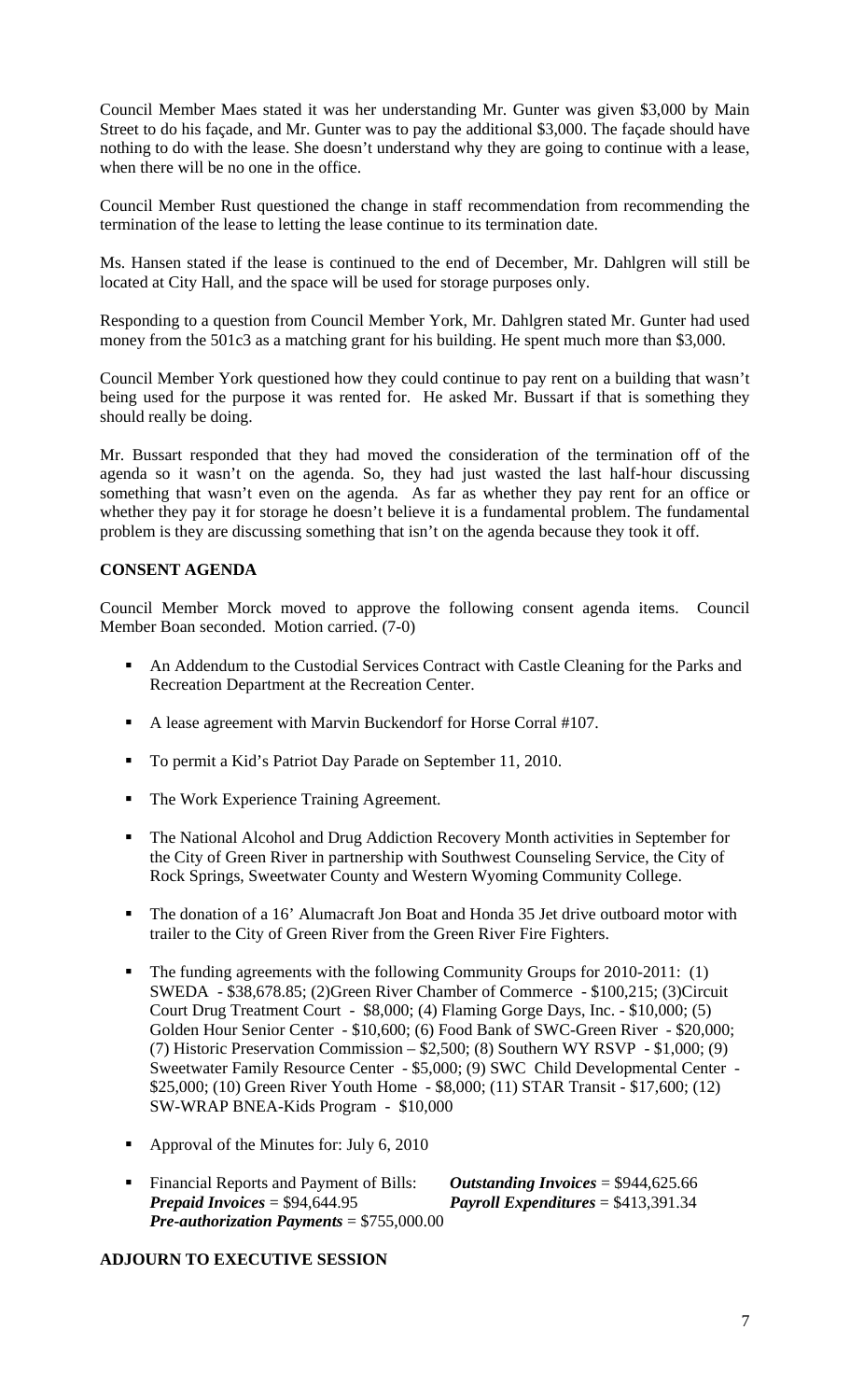Council Member Boan moved to adjourn to executive session to discuss a land acquisition at 8:37 p.m. Council Member Morck seconded. Motion carried. (7-0)

### **RECONVENE**

Council Member Rust moved to reconvene at 8:54 p.m. Council Member Boan seconded. Motion carried. (7-0)

### **CITY ADMINISTRATOR'S REPORT**

Mr. Cook had nothing to report.

## **CITY ATTORNEY'S REPORT**

Mr. Bussart reported he had received a call from the president and attorney for a group called the Colorado Conservation Commission. They are a private entity that is very much aware of the Million and Yager projects. They believe they represent a point of few in the front range which may represent as much as half of the population of Denver that don't think either of the projects is worth crap. They want to collaborate with us in opposing the projects. He will be in touch with them tomorrow. Rita Brand came and they decided at the committee meeting on Monday, that it was not productive to have the lawyers there because they can have a chilling effect on how candid people are in a discussion like that. He has a meeting with the mayor tomorrow to get updated on that since he is on the committee, and then he will call the guy in Denver, and they will start putting that coalition together. He apologized for the expletive.

### **MAYOR AND COUNCIL REPORTS**

Council Members York, Maes, Boan and Morck had nothing to report.

Council Member Rust noted the Senior Olympics would be on Thursday, Friday and Saturday. All the track and field events will be at Lincoln Middle School. He encouraged participation, and for people to come out and see what's going on. He noted it is a qualifying event for the nationals.

Council Member McCullough asked the council if they still wanted to give tickets to the River Fest Feast to the volunteers serving on the city's boards and commissions. The consensus was to purchase the tickets. He also thanked the council candidates who had attended the meeting.

Mayor Castillon stated he had visited with Rita Brand. It was a very interesting discussion. She gave them a lot of good information. Mr. Pyles and the mayor will put together an agenda as to what took place and give them the notes.

He will be meeting with the county to discuss the alternate road and the land acquisition. The mayor noted the county had changed the joint agreement for the alternate road.

Mr. Bussart noted neither Green River nor Rock Springs had approved the agreement as amended by the county. He stated neither he nor Attorney Crow approve of the changes, so basically the county has an agreement with themselves, because neither attorney is going to recommend approval of the county agreement.

At the request of the Mayor, Council Member Rust stated there would be two gentlemen from the state coming to help facilitate the town meeting on July  $27<sup>th</sup>$  dealing with youth and alcohol, and binge drinking. Basically what is going on in the state and Green River statistically, and what can be done to make it better. The public is invited to attend.

# **ADJOURNMENT**

Council Member Rust moved to adjourn at 9:01 p.m. Council Member Boan seconded. Motion carried. (7-0)